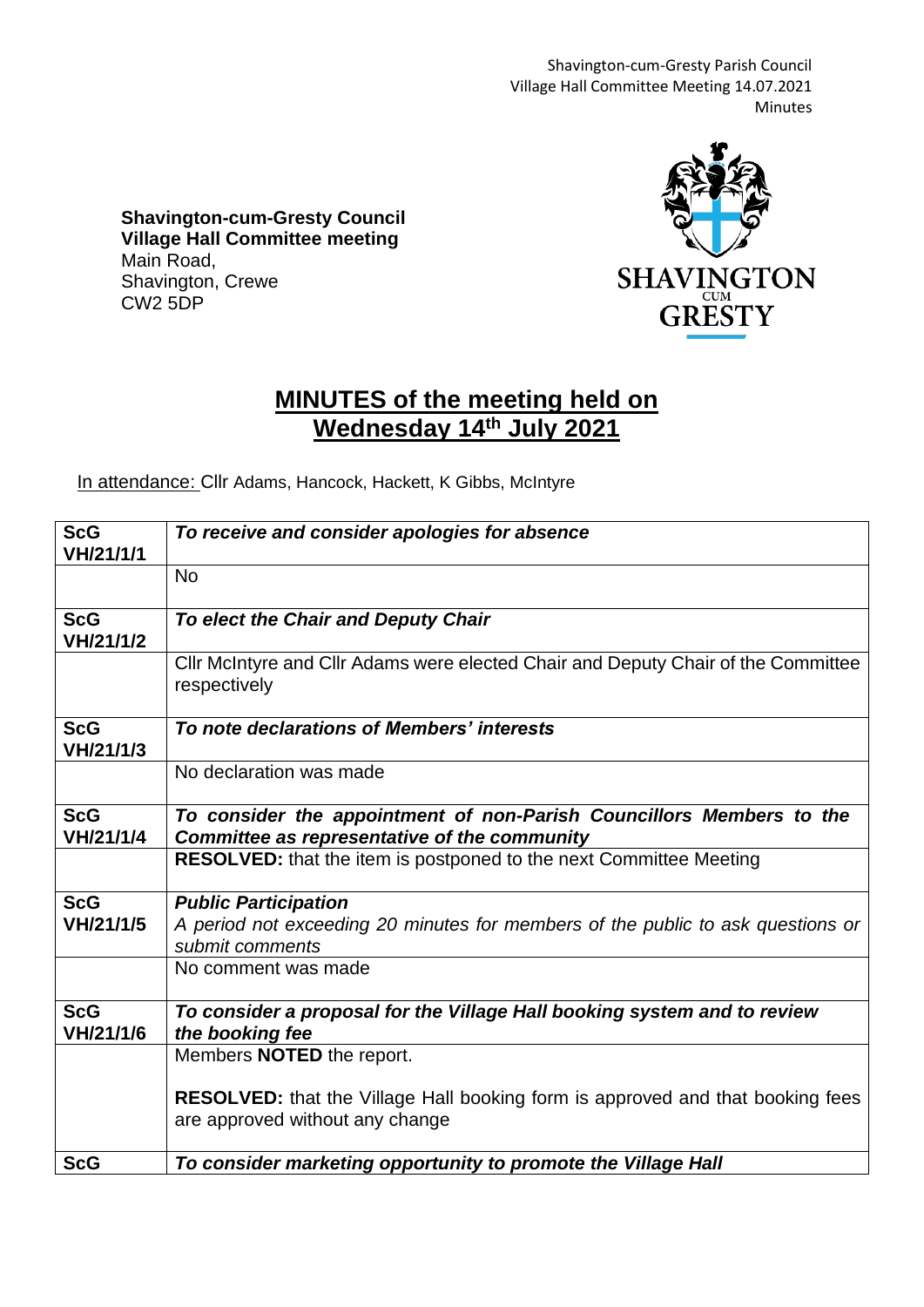| VH/21/1/7  |                                                                                       |
|------------|---------------------------------------------------------------------------------------|
|            | RESOLVED: that the Clerk, with the support of the Communication Manager, is           |
|            | instructed to progress the following actions within budget (Cost centre Village Hall, |
|            | Cost code Marketing):                                                                 |
|            |                                                                                       |
|            | a. Update the website with all relevant information                                   |
|            | b. Update and animate the Village Hall FB page                                        |
|            | c. Promotional video/photo gallery                                                    |
|            | d. Install a promo sign "Hire the Hall", outside the building                         |
|            |                                                                                       |
| <b>ScG</b> | To consider the following operational matters:                                        |
| VH/21/1/8  |                                                                                       |
|            | a. Key holders list                                                                   |
|            | b. Volunteers list for opening the Village                                            |
|            | c. Inventory of cleaning equipment and kitchen utensils and tables,                   |
|            | chairs                                                                                |
|            | d. Storage agreements<br>e. Blinds                                                    |
|            | f. Cleaning                                                                           |
|            | <b>RESOLVED:</b>                                                                      |
|            |                                                                                       |
|            | a. Key holders list: that Cllr K Gibbs is appointed to draft the list                 |
|            | b. Volunteers list for opening the Village: that Cllr K Gibbs, Adamas and McIntyre    |
|            | are added on the volunteer list                                                       |
|            | c. Inventory of cleaning equipment and kitchen utensils and tables, chairs:           |
|            | that the inventory is done on Wednesday 21 <sup>st</sup> July                         |
|            | d. Storage agreement: that a disclaimer of no liabilities for the Council is added    |
|            | on the Village Hall booking form                                                      |
|            | e. Blinds: that the provision of blinds is deferred to the next financial year        |
|            | Cleaning: that all cleaning products are supplied by the cleaner company<br>f.        |
|            |                                                                                       |
| <b>ScG</b> | To consider strategic projects to revamp the Village Hall                             |
| VH/21/1/9  |                                                                                       |
|            | RESOLVED: that the 10 large historical information banners will be removed from       |
|            | the main hall.                                                                        |
|            |                                                                                       |
|            | <b>RESOLVED:</b> that the following projects will be considered in 2022/23:           |
|            |                                                                                       |
|            | Refurbishment of the Village Hall kitchen<br>$\bullet$                                |
|            | Main hall setting up: display of local history pictures                               |
|            | Provision of IT facilities for Main Hall: such video projector, PA system             |
|            |                                                                                       |
| <b>ScG</b> | To note the date of the next Village Hall Committee Meeting - October, 13th           |
| VH/21/1/10 | 2021 6pm                                                                              |
|            | Members <b>NOTED</b> the date of the next Village Hall Committee Meeting is October,  |
|            | $13th$ 6pm                                                                            |